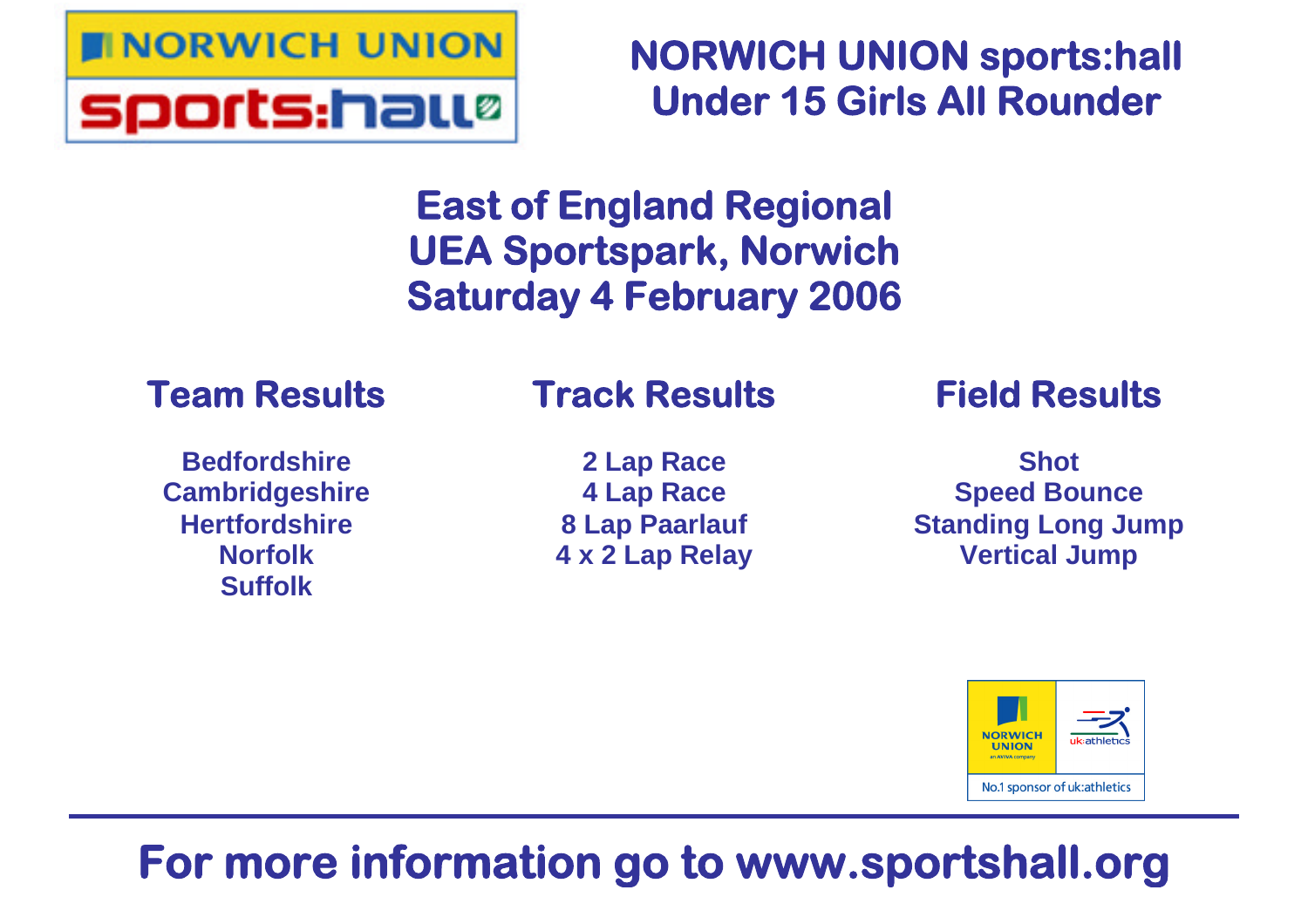## **Competition Results**

NUS-East Regional Under 15 Girls **Numer and Science CEA Sportspark, Norwich** 4 Feb 2006

| Ranking | Team                | <b>Score</b> | <b>Individual</b> | P8 | 4x2 |  |
|---------|---------------------|--------------|-------------------|----|-----|--|
|         | Hertfordshire       | 680          | 550               | 60 | 70  |  |
| 2       | <b>Norfolk</b>      | 657          | 527               | 70 | 60  |  |
| 3       | Cambridgeshire      | 594          | 494               | 50 | 50  |  |
| 4       | Suffolk             | 112          | 112               |    | 0   |  |
| 5       | <b>Bedfordshire</b> | 95           | 95                |    | 0   |  |

**Competition: Venue: Date**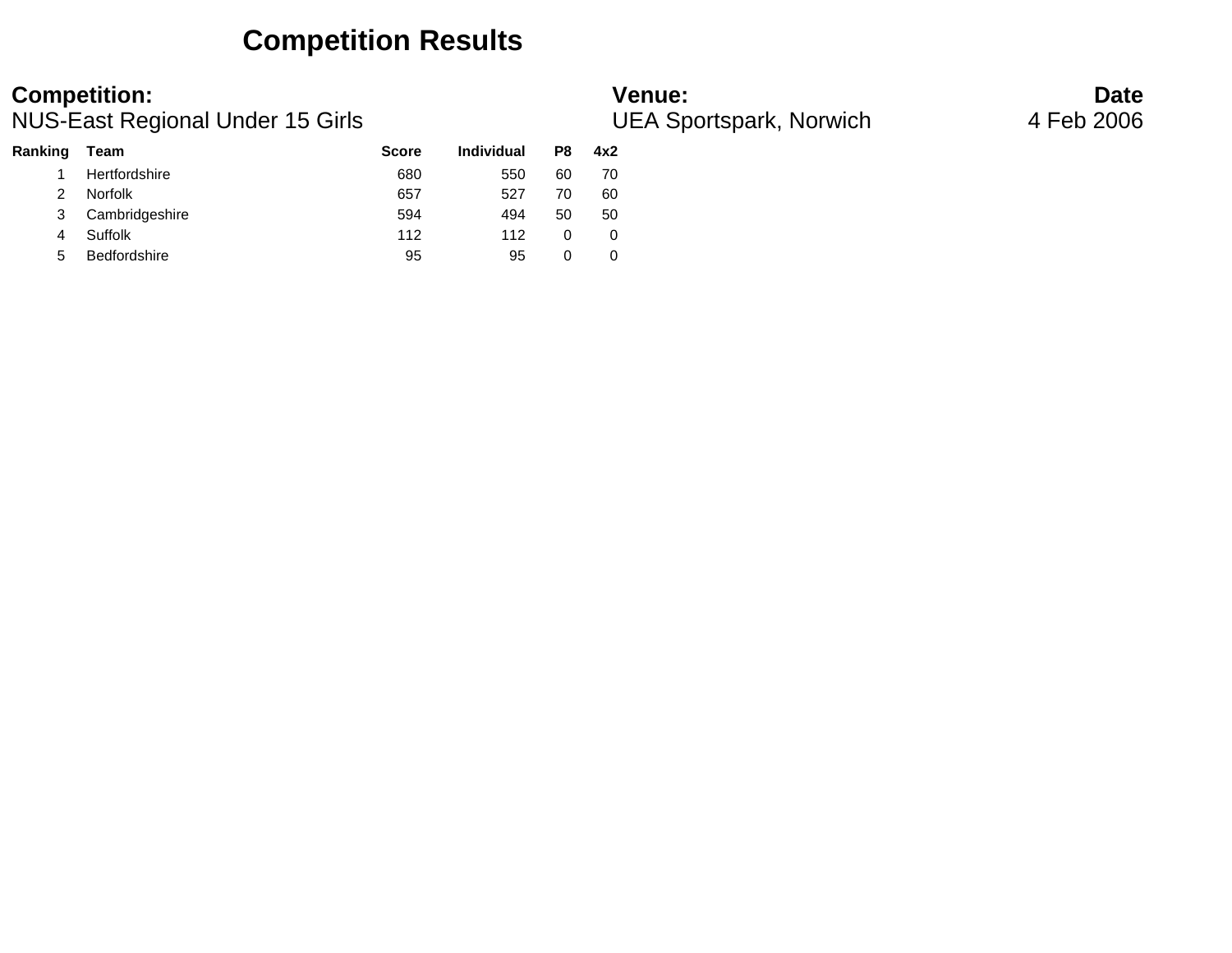## **Athlete Results**

| Ranking | <b>BibNo Athlete</b> | Team                | <b>Score</b> | 2LR | 4LR | S  | SВ | <b>SLJ</b> | VJ |
|---------|----------------------|---------------------|--------------|-----|-----|----|----|------------|----|
|         | 84 Carly Brown       | <b>Norfolk</b>      | 145          |     | 50  |    | 47 |            | 48 |
| 2       | 75 Bunmi Awokoya     | Hertfordshire       | 142          |     | 42  | 50 |    |            | 50 |
| 3       | 78 Laura Wake        | Hertfordshire       | 139          |     | 47  | 48 |    |            | 44 |
| 4       | 76 Helen Van Kempen  | Hertfordshire       | 136          | 48  |     |    | 47 |            | 41 |
| 5       | 77 Stephanie Gaynor  | Hertfordshire       | 133          | 46  |     |    | 37 | 50         |    |
| 6       | 82 Harriet Lucas     | <b>Norfolk</b>      | 132          | 50  |     | 34 |    | 48         |    |
|         | 70 Ellie Rhodes      | Cambridgeshire      | 128          | 44  |     | 45 |    | 39         |    |
| 8       | 83 Lauren Brown      | <b>Norfolk</b>      | 126          |     | 44  | 36 |    | 46         |    |
| 9       | 69 Daniella McGrory  | Cambridgeshire      | 125          |     | 47  | 42 |    |            | 36 |
| $10=$   | 79 Katie Grehan      | Hertfordshire       | 124          |     | 40  | 45 |    | 39         |    |
| $10=$   | 86 Mimi Denmark      | <b>Norfolk</b>      | 124          |     | 38  |    | 50 | 36         |    |
| 12      | 72 Jackie Llaneza    | Cambridgeshire      | 123          | 40  |     |    | 41 | 42         |    |
| 13      | 80 Danielle Currie   | Hertfordshire       | 119          | 34  |     |    | 41 | 44         |    |
| 14      | 68 Kayleigh Borkett  | Cambridgeshire      | 118          | 40  |     |    | 44 | 34         |    |
| 15      | 85 Zoe Banhan        | <b>Norfolk</b>      | 113          | 34  |     |    | 33 |            | 46 |
| $16=$   | 87 Laura Warman      | <b>Norfolk</b>      | 112          | 40  |     | 38 |    |            | 34 |
| $16=$   | 89 Amy Donegan       | <b>Suffolk</b>      | 112          | 34  |     |    | 37 |            | 41 |
| 18      | 74 Yasmin Collins    | Cambridgeshire      | 104          |     | 34  | 40 |    |            | 30 |
| 19      | 61 Kome Adhokorie    | <b>Bedfordshire</b> | 95           | 30  |     |    | 33 |            | 32 |
| 20      | 73 Tara Mnisko       | Cambridgeshire      | 74           |     | 36  |    |    |            | 38 |
| $21 =$  | 71 Jenna Payne       | Cambridgeshire      | 0            |     |     |    |    |            |    |
| $21 =$  | 81 Nina Edwards      | Hertfordshire       | 0            |     |     |    |    |            |    |
| $21 =$  | 88 Victoria Borrmann | <b>Norfolk</b>      | 0            |     |     |    |    |            |    |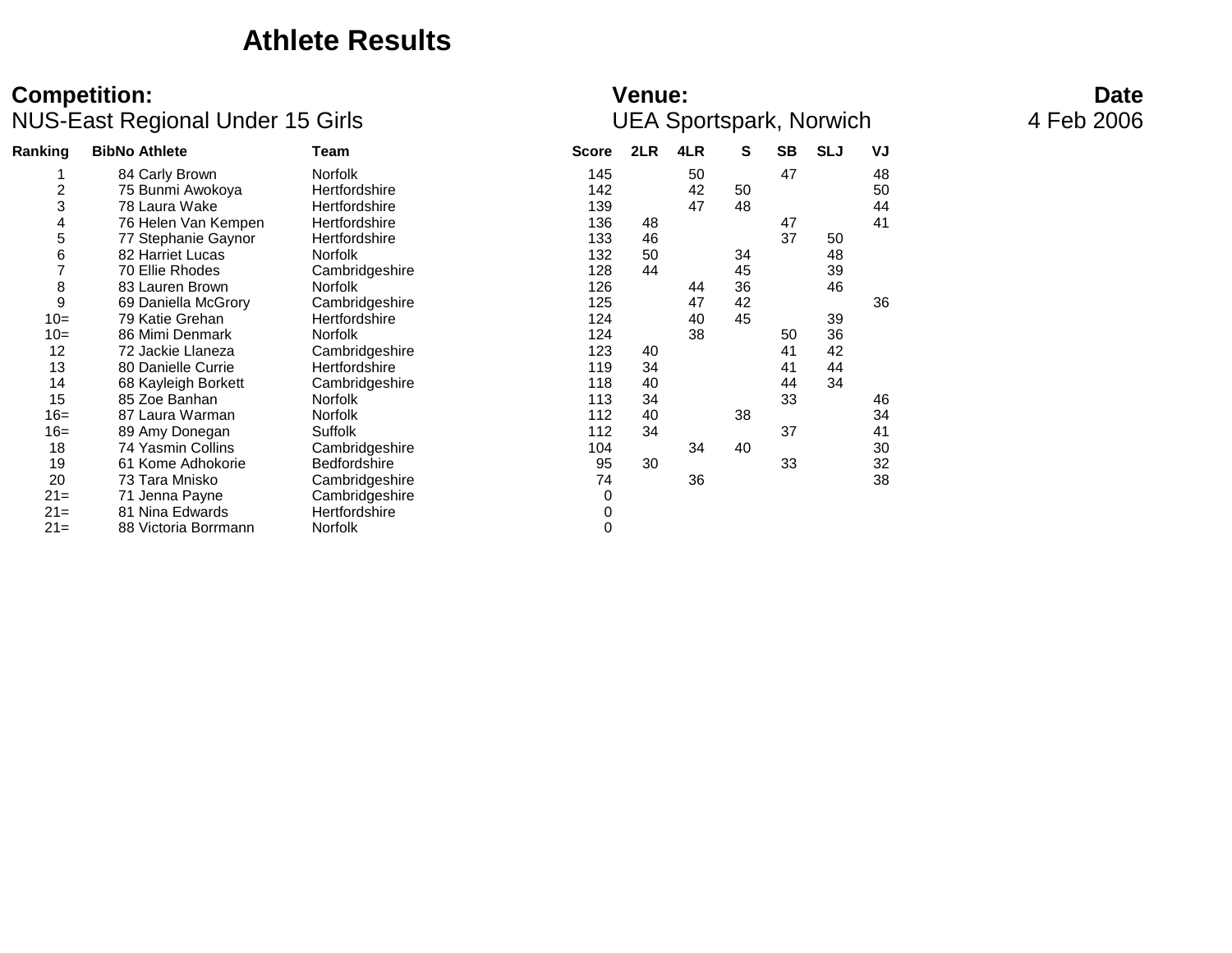## **Team Results Bedfordshire (orange)**

|         | <b>Competition:</b><br>NUS-East Regional Under 15 Girls |              | <b>Venue:</b><br><b>UEA Sportspark, Norwich</b> |              |     |                   |                   |       |      |                     | <b>Date</b><br>4 Feb 2006 |
|---------|---------------------------------------------------------|--------------|-------------------------------------------------|--------------|-----|-------------------|-------------------|-------|------|---------------------|---------------------------|
| Ranking | Team                                                    | <b>Score</b> | Individual                                      | P8           | 4x2 |                   |                   |       |      |                     |                           |
|         | Hertfordshire                                           | 680          | 550                                             | 60           | 70  |                   |                   |       |      |                     |                           |
|         | <b>Norfolk</b>                                          | 657          | 527                                             | 70           | 60  |                   |                   |       |      |                     |                           |
| 3       | Cambridgeshire                                          | 594          | 494                                             | 50           | 50  |                   |                   |       |      |                     |                           |
| 4       | Suffolk                                                 | 112          | 112                                             | $\mathbf 0$  | 0   |                   |                   |       |      |                     |                           |
| 5.      | Bedfordshire                                            | 95           | 95                                              | $\mathbf{0}$ | 0   |                   |                   |       |      |                     |                           |
|         | <b>Comp No Name</b>                                     | <b>Event</b> |                                                 | Perf1        |     | Perf <sub>2</sub> | Perf <sub>3</sub> | Perf4 |      | <b>Best Ranking</b> | <b>Points</b>             |
|         | Kome Adhokorie<br>61                                    | 2LR          |                                                 | 26.2         |     |                   |                   |       | 26.2 | 11                  | 30                        |
|         | Kome Adhokorie<br>61                                    | <b>SB</b>    |                                                 | 71           |     |                   |                   |       | 71   | $9=$                | 33                        |
|         | Kome Adhokorie<br>61                                    | VJ           |                                                 | 45           |     | 45                | 41                |       | 45   | 10                  | 32                        |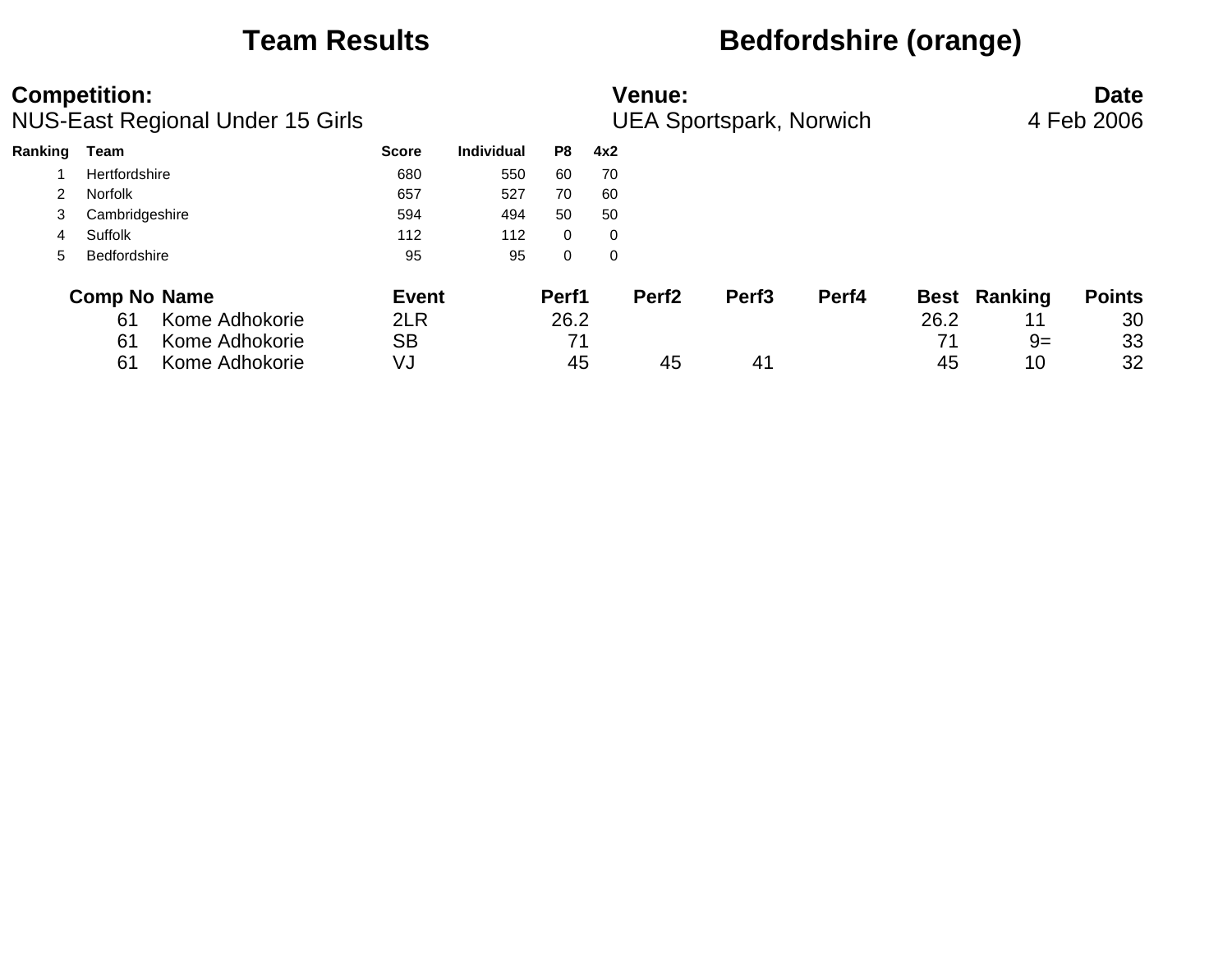Bedfordshire 95 95 0 0

## **Team Results Cambridgeshire (navy)**

**Competition: Date**<br> **NUS-East Regional Under 15 Girls Date**<br> **Date** UEA Sportspark, Norwich 4 Feb 2006 NUS-East Regional Under 15 Girls **UEA Sportspark, Norwich** 4 Feb 2006

| <b>TYOU Last Indy Milar United TO Units</b> |                |              |                   |    |     |  |  |  |
|---------------------------------------------|----------------|--------------|-------------------|----|-----|--|--|--|
| Ranking                                     | Team           | <b>Score</b> | <b>Individual</b> | P8 | 4x2 |  |  |  |
|                                             | Hertfordshire  | 680          | 550               | 60 | 70  |  |  |  |
|                                             | <b>Norfolk</b> | 657          | 527               | 70 | 60  |  |  |  |
|                                             | Cambridgeshire | 594          | 494               | 50 | 50  |  |  |  |
|                                             | Suffolk        | 112          | 112               |    |     |  |  |  |
|                                             |                |              |                   |    |     |  |  |  |

| <b>Comp No Name</b> |                       | <b>Event</b> | Perf1 | Perf <sub>2</sub> | Perf <sub>3</sub> | Perf4 |      | <b>Best Ranking</b> | <b>Points</b> |
|---------------------|-----------------------|--------------|-------|-------------------|-------------------|-------|------|---------------------|---------------|
| 68                  | Kayleigh Borkett      | 2LR          | 24.6  |                   |                   |       | 24.6 | $5=$                | 40            |
| 68                  | Kayleigh Borkett      | <b>SB</b>    | 77    |                   |                   |       | 77   | 4                   | 44            |
| 68                  | Kayleigh Borkett      | <b>SLJ</b>   | 1.64  | 1.75              | 1.70              |       | 1.75 | 9                   | 34            |
| 69                  | Daniella McGrory      | 4LR          | 50.6  |                   |                   |       | 50.6 | $2=$                | 47            |
| 69                  | Daniella McGrory      | S            | 7.39  | 8.06              | 7.46              |       | 8.06 | 5                   | 42            |
| 69                  | Daniella McGrory      | VJ           | 52    | 50                | 50                |       | 52   | 8                   | 36            |
| 70                  | <b>Ellie Rhodes</b>   | 2LR          | 24.1  |                   |                   |       | 24.1 | 4                   | 44            |
| 70                  | <b>Ellie Rhodes</b>   | S            | 7.81  | 8.39              | 0.00              |       | 8.39 | $3=$                | 45            |
| 70                  | <b>Ellie Rhodes</b>   | <b>SLJ</b>   | 2.18  | 2.10              | 2.14              |       | 2.18 | $6=$                | 39            |
| 71                  | Jenna Payne           | VJ           | 43    | 44                | 44                |       | 44   |                     |               |
| 72                  | Jackie Llaneza        | 2LR          | 24.6  |                   |                   |       | 24.6 | $5=$                | 40            |
| 72                  | Jackie Llaneza        | <b>SB</b>    | 76    |                   |                   |       | 76   | $5=$                | 41            |
| 72                  | Jackie Llaneza        | <b>SLJ</b>   | 2.08  | 2.22              | 2.22              |       | 2.22 | 5                   | 42            |
| 73                  | Tara Mnisko           | 4LR          | 53.9  |                   |                   |       | 53.9 | 8                   | 36            |
| 73                  | Tara Mnisko           | VJ           | 51    | 51                | 53                |       | 53   |                     | 38            |
| 74                  | <b>Yasmin Collins</b> | 4LR          | 58.8  |                   |                   |       | 58.8 | 9                   | 34            |
| 74                  | <b>Yasmin Collins</b> | S            | 7.51  | 7.72              | 6.89              |       | 7.72 | 6                   | 40            |
| 74                  | <b>Yasmin Collins</b> | VJ           | 43    | 43                | 44                |       | 44   | 11                  | 30            |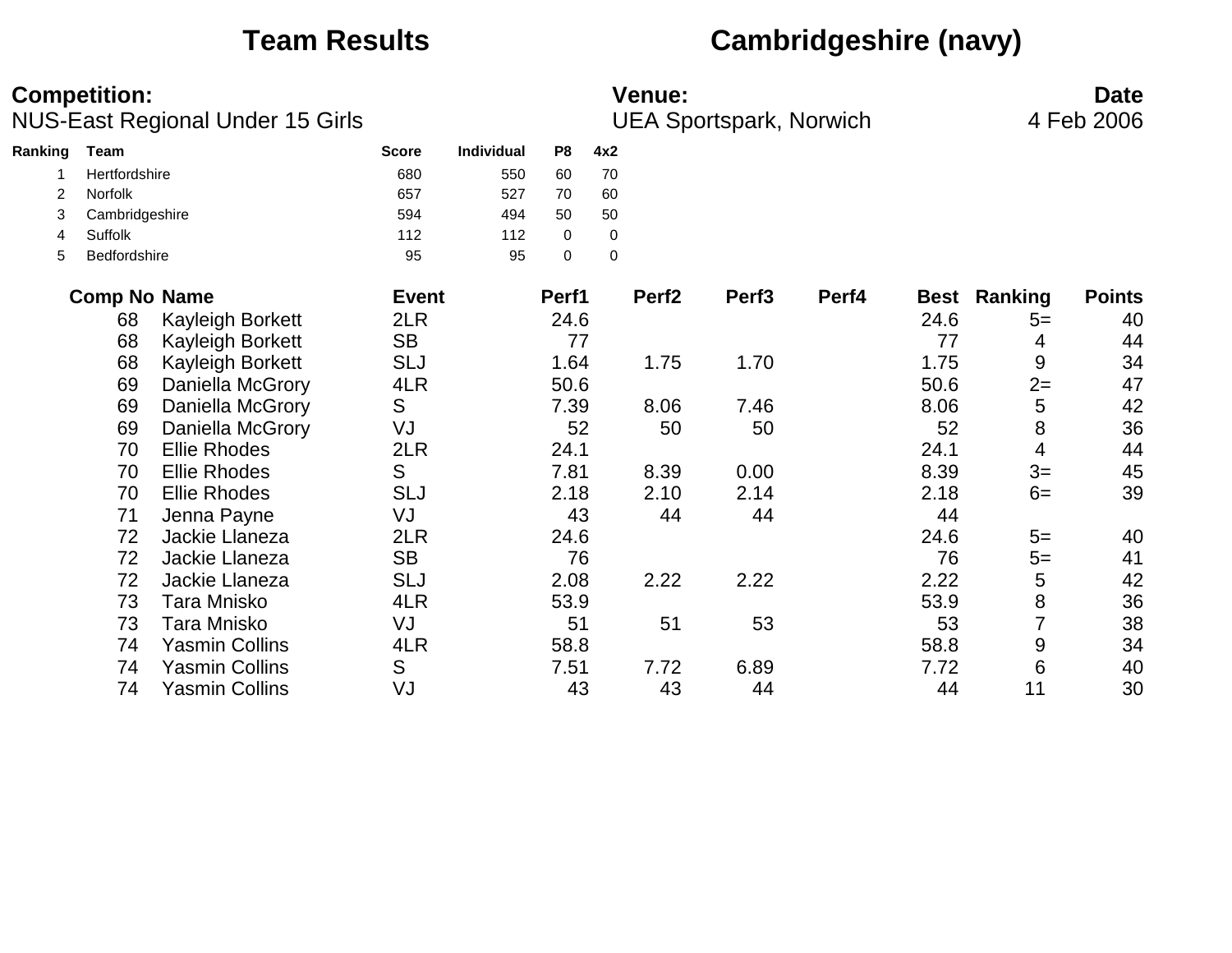## **Team Results Hertfordshire (red)**

|         | <b>Competition:</b> | <b>NUS-East Regional Under 15 Girls</b> |              |            |                |             | <b>Venue:</b>     | <b>UEA Sportspark, Norwich</b> |       |       |                     | <b>Date</b><br>4 Feb 2006 |
|---------|---------------------|-----------------------------------------|--------------|------------|----------------|-------------|-------------------|--------------------------------|-------|-------|---------------------|---------------------------|
| Ranking | <b>Team</b>         |                                         | <b>Score</b> | Individual | P <sub>8</sub> | 4x2         |                   |                                |       |       |                     |                           |
|         | Hertfordshire       |                                         | 680          | 550        | 60             | 70          |                   |                                |       |       |                     |                           |
| 2       | Norfolk             |                                         | 657          | 527        | 70             | 60          |                   |                                |       |       |                     |                           |
| 3       | Cambridgeshire      |                                         | 594          | 494        | 50             | 50          |                   |                                |       |       |                     |                           |
| 4       | Suffolk             |                                         | 112          | 112        | $\mathbf 0$    | $\mathbf 0$ |                   |                                |       |       |                     |                           |
| 5       | Bedfordshire        |                                         | 95           | 95         | $\pmb{0}$      | 0           |                   |                                |       |       |                     |                           |
|         | <b>Comp No Name</b> |                                         | <b>Event</b> |            | Perf1          |             | Perf <sub>2</sub> | Perf <sub>3</sub>              | Perf4 |       | <b>Best Ranking</b> | <b>Points</b>             |
|         | 75                  | Bunmi Awokoya                           | 4LR          |            | 51.3           |             |                   |                                |       | 51.3  | 5                   | 42                        |
|         | 75                  | Bunmi Awokoya                           | S            |            | 0.00           |             | 10.31             | 0.00                           |       | 10.31 |                     | 50                        |
|         | 75                  | Bunmi Awokoya                           | VJ           |            | 58             |             | 58                | 62                             |       | 62    |                     | 50                        |
|         | 76                  | Helen Van Kempen                        | 2LR          |            | 23.2           |             |                   |                                |       | 23.2  | $\overline{2}$      | 48                        |
|         | 76                  | Helen Van Kempen                        | <b>SB</b>    |            | 84             |             |                   |                                |       | 84    | $2 =$               | 47                        |
|         | 76                  | Helen Van Kempen                        | VJ           |            | 55             |             | 54                | 53                             |       | 55    | $5=$                | 41                        |
|         | 77                  | Stephanie Gaynor                        | 2LR          |            | 23.9           |             |                   |                                |       | 23.9  | 3                   | 46                        |
|         | 77                  | Stephanie Gaynor                        | <b>SB</b>    |            | 74             |             |                   |                                |       | 74    | $7 =$               | 37                        |
|         | 77                  | Stephanie Gaynor                        | <b>SLJ</b>   |            | 2.22           |             | 2.19              | 2.36                           |       | 2.36  | 1                   | 50                        |
|         | 78                  | Laura Wake                              | 4LR          |            | 50.6           |             |                   |                                |       | 50.6  | $2=$                | 47                        |
|         | 78                  | Laura Wake                              | S            |            | 8.08           |             | 9.10              | 7.68                           |       | 9.10  | $\overline{2}$      | 48                        |
|         | 78                  | Laura Wake                              | VJ           |            | 56             |             | 56                | 56                             |       | 56    | 4                   | 44                        |
|         | 79                  | <b>Katie Grehan</b>                     | 4LR          |            | 51.4           |             |                   |                                |       | 51.4  | 6                   | 40                        |
|         | 79                  | <b>Katie Grehan</b>                     | S            |            | 7.74           |             | 8.39              | 0.00                           |       | 8.39  | $3=$                | 45                        |
|         | 79                  | Katie Grehan                            | <b>SLJ</b>   |            | 2.14           |             | 2.18              | 2.12                           |       | 2.18  | $6=$                | 39                        |
|         | 80                  | <b>Danielle Currie</b>                  | 2LR          |            | 24.7           |             |                   |                                |       | 24.7  | $8=$                | 34                        |
|         | 80                  | <b>Danielle Currie</b>                  | <b>SB</b>    |            | 76             |             |                   |                                |       | 76    | $5=$                | 41                        |
|         | 80                  | <b>Danielle Currie</b>                  | <b>SLJ</b>   |            | 2.18           |             | 2.12              | 2.23                           |       | 2.23  | 4                   | 44                        |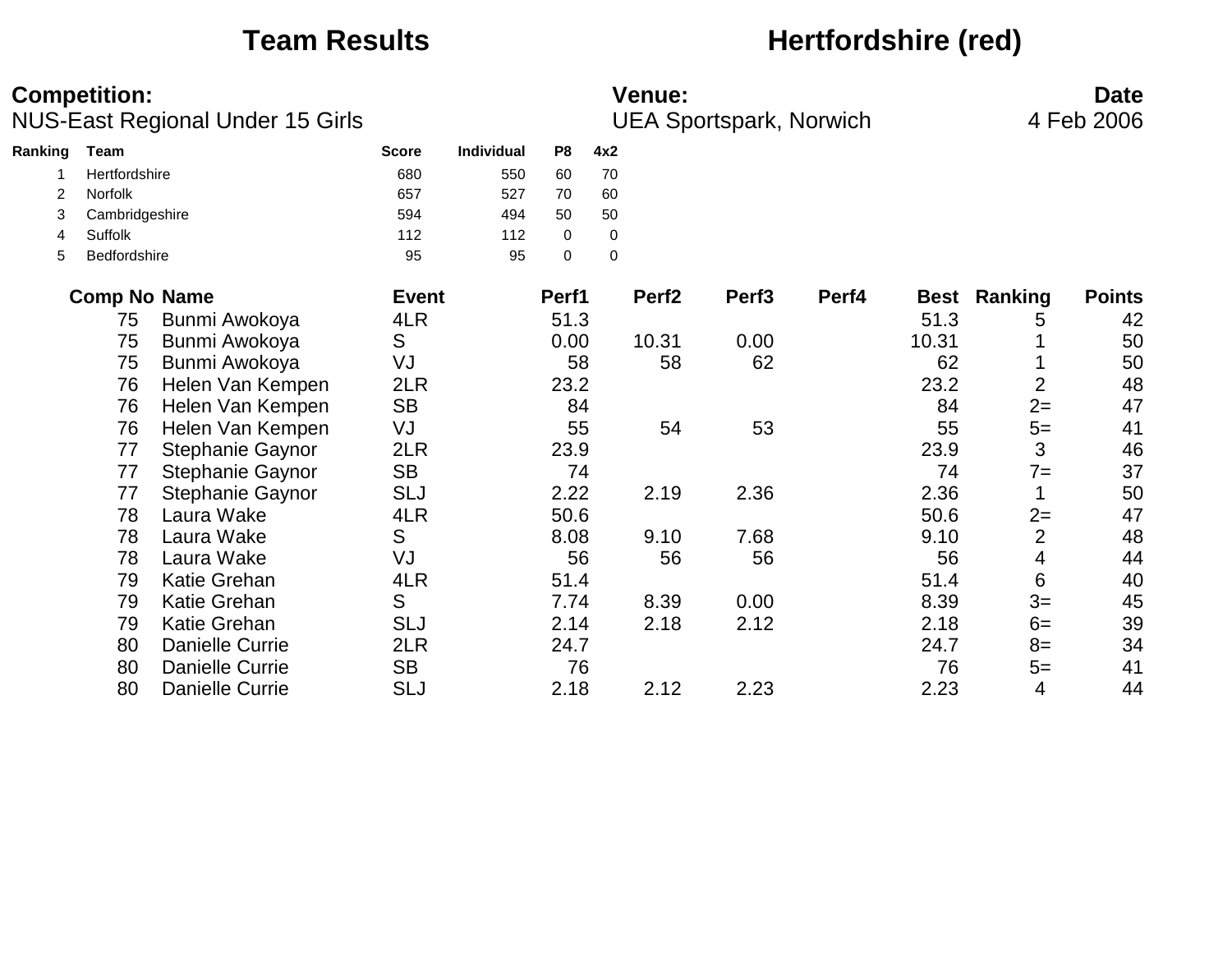## **Team Results Norfolk (green)**

| <b>Competition:</b> |                     |                                  |              | <b>Venue:</b>     |             |     |                   |                                |       |      | <b>Date</b>         |               |  |
|---------------------|---------------------|----------------------------------|--------------|-------------------|-------------|-----|-------------------|--------------------------------|-------|------|---------------------|---------------|--|
|                     |                     | NUS-East Regional Under 15 Girls |              |                   |             |     |                   | <b>UEA Sportspark, Norwich</b> |       |      |                     | 4 Feb 2006    |  |
| Ranking             | <b>Team</b>         |                                  | <b>Score</b> | <b>Individual</b> | P8          | 4x2 |                   |                                |       |      |                     |               |  |
|                     | Hertfordshire       |                                  | 680          | 550               | 60          | 70  |                   |                                |       |      |                     |               |  |
| 2                   | Norfolk             |                                  | 657          | 527               | 70          | 60  |                   |                                |       |      |                     |               |  |
| 3                   | Cambridgeshire      |                                  | 594          | 494               | 50          | 50  |                   |                                |       |      |                     |               |  |
| 4                   | Suffolk             |                                  | 112          | 112               | $\mathbf 0$ | 0   |                   |                                |       |      |                     |               |  |
| 5                   | Bedfordshire        |                                  | 95           | 95                | $\mathbf 0$ | 0   |                   |                                |       |      |                     |               |  |
|                     | <b>Comp No Name</b> |                                  | <b>Event</b> |                   | Perf1       |     | Perf <sub>2</sub> | Perf <sub>3</sub>              | Perf4 |      | <b>Best Ranking</b> | <b>Points</b> |  |
|                     | 82                  | <b>Harriet Lucas</b>             | 2LR          |                   | 22.6        |     |                   |                                |       | 22.6 |                     | 50            |  |
|                     | 82                  | <b>Harriet Lucas</b>             | S            |                   | 5.55        |     | 5.12              | 5.61                           |       | 5.61 | 9                   | 34            |  |
|                     | 82                  | <b>Harriet Lucas</b>             | <b>SLJ</b>   |                   | 2.22        |     | 2.22              | 2.35                           |       | 2.35 | $\overline{2}$      | 48            |  |
|                     | 83                  | Lauren Brown                     | 4LR          |                   | 50.9        |     |                   |                                |       | 50.9 | 4                   | 44            |  |
|                     | 83                  | Lauren Brown                     | S            |                   | 6.66        |     | 6.20              | 6.48                           |       | 6.66 | 8                   | 36            |  |
|                     | 83                  | Lauren Brown                     | <b>SLJ</b>   |                   | 2.14        |     | 2.24              | 2.20                           |       | 2.24 | 3                   | 46            |  |
|                     | 84                  | Carly Brown                      | 4LR          |                   | 50.0        |     |                   |                                |       | 50.0 |                     | 50            |  |
|                     | 84                  | <b>Carly Brown</b>               | <b>SB</b>    |                   | 84          |     |                   |                                |       | 84   | $2=$                | 47            |  |
|                     | 84                  | Carly Brown                      | VJ           |                   | 57          |     | 57                | 59                             |       | 59   | $\overline{2}$      | 48            |  |
|                     | 85                  | Zoe Banhan                       | 2LR          |                   | 24.7        |     |                   |                                |       | 24.7 | $8=$                | 34            |  |
|                     | 85                  | Zoe Banhan                       | <b>SB</b>    |                   | 71          |     |                   |                                |       | 71   | $9=$                | 33            |  |
|                     | 85                  | Zoe Banhan                       | VJ           |                   | 51          |     | 55                | 57                             |       | 57   | 3                   | 46            |  |
|                     | 86                  | Mimi Denmark                     | 4LR          |                   | 52.6        |     |                   |                                |       | 52.6 |                     | 38            |  |
|                     | 86                  | Mimi Denmark                     | <b>SB</b>    |                   | 87          |     |                   |                                |       | 87   |                     | 50            |  |
|                     | 86                  | Mimi Denmark                     | <b>SLJ</b>   |                   | 1.98        |     | 1.98              | 2.04                           |       | 2.04 | 8                   | 36            |  |
|                     | 87                  | Laura Warman                     | 2LR          |                   | 24.6        |     |                   |                                |       | 24.6 | $5=$                | 40            |  |
|                     | 87                  | Laura Warman                     | S            |                   | 6.19        |     | 5.67              | 6.89                           |       | 6.89 | 7                   | 38            |  |
|                     | 87                  | Laura Warman                     | VJ           |                   | 48          |     | 49                | 50                             |       | 50   | 9                   | 34            |  |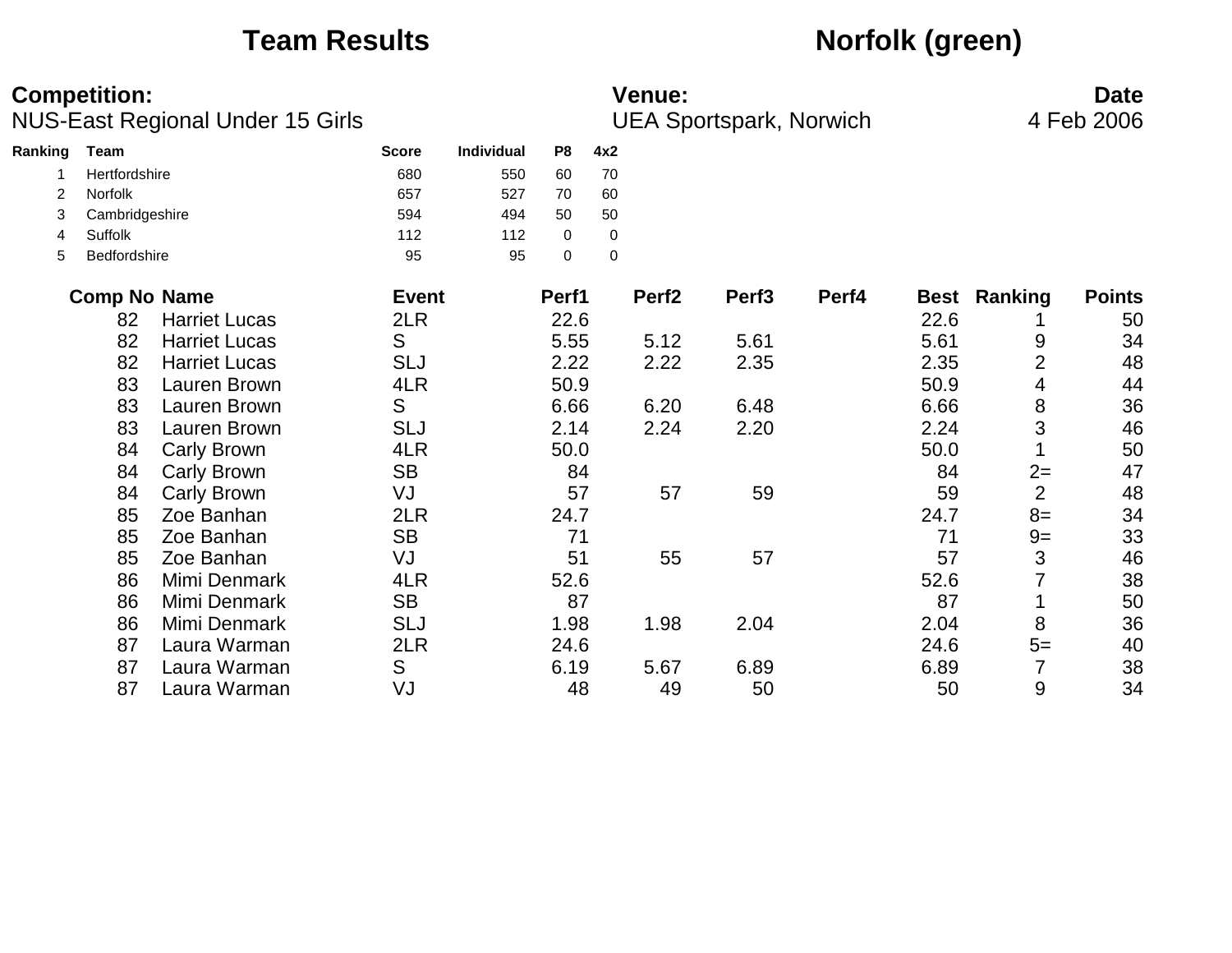## **Team Results Suffolk (royal)**

|         | <b>Competition:</b><br>NUS-East Regional Under 15 Girls |              | <b>Venue:</b><br><b>UEA Sportspark, Norwich</b> |             |     |                   |                   |       |             |         | <b>Date</b><br>4 Feb 2006 |
|---------|---------------------------------------------------------|--------------|-------------------------------------------------|-------------|-----|-------------------|-------------------|-------|-------------|---------|---------------------------|
| Ranking | <b>Team</b>                                             | <b>Score</b> | <b>Individual</b>                               | P8          | 4x2 |                   |                   |       |             |         |                           |
|         | Hertfordshire                                           | 680          | 550                                             | 60          | 70  |                   |                   |       |             |         |                           |
|         | <b>Norfolk</b>                                          | 657          | 527                                             | 70          | 60  |                   |                   |       |             |         |                           |
| 3       | Cambridgeshire                                          | 594          | 494                                             | 50          | 50  |                   |                   |       |             |         |                           |
| 4       | Suffolk                                                 | 112          | 112                                             | 0           | 0   |                   |                   |       |             |         |                           |
| 5.      | Bedfordshire                                            | 95           | 95                                              | $\mathbf 0$ | 0   |                   |                   |       |             |         |                           |
|         | <b>Comp No Name</b>                                     | <b>Event</b> |                                                 | Perf1       |     | Perf <sub>2</sub> | Perf <sub>3</sub> | Perf4 | <b>Best</b> | Ranking | <b>Points</b>             |
|         | 89<br>Amy Donegan                                       | 2LR          |                                                 | 24.7        |     |                   |                   |       | 24.7        | $8=$    | 34                        |
|         | 89<br>Amy Donegan                                       | <b>SB</b>    |                                                 | 74          |     |                   |                   |       | 74          | 7=      | 37                        |
|         | Amy Donegan<br>89                                       | VJ           |                                                 | 49          |     | 52                | 55                |       | 55          | $5=$    | 41                        |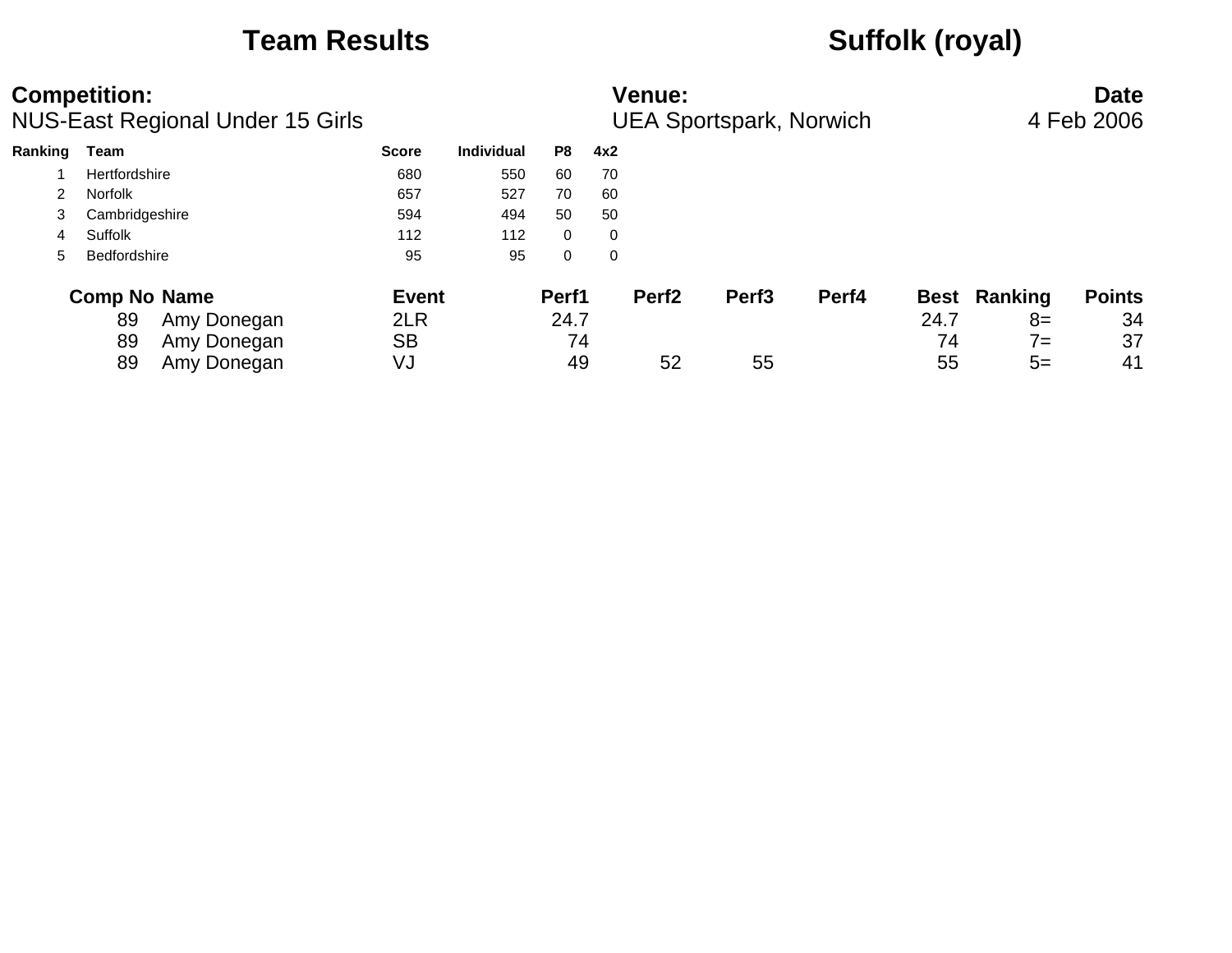## **Results Sheet 2 Lap Race**

| <b>Ranking Team</b> |                     | Colour | <b>BibNo Name</b> |                     | <b>Best</b> | <b>Points</b> |
|---------------------|---------------------|--------|-------------------|---------------------|-------------|---------------|
|                     | <b>Norfolk</b>      | green  |                   | 82 Harriet Lucas    | 22.6        | 50            |
|                     | Hertfordshire       | red    |                   | 76 Helen Van Kempen | 23.2        | 48            |
| 3                   | Hertfordshire       | red    |                   | 77 Stephanie Gaynor | 23.9        | 46            |
| 4                   | Cambridgeshire      | navy   |                   | 70 Ellie Rhodes     | 24.1        | 44            |
|                     | 5= Cambridgeshire   | navy   |                   | 68 Kayleigh Borkett | 24.6        | 40            |
|                     | 5= Cambridgeshire   | navy   |                   | 72 Jackie Llaneza   | 24.6        | 40            |
|                     | 5= Norfolk          | green  |                   | 87 Laura Warman     | 24.6        | 40            |
|                     | 8= Hertfordshire    | red    |                   | 80 Danielle Currie  | 24.7        | 34            |
|                     | 8= Norfolk          | green  |                   | 85 Zoe Banhan       | 24.7        | 34            |
|                     | 8= Suffolk          | roval  |                   | 89 Amy Donegan      | 24.7        | 34            |
|                     | <b>Bedfordshire</b> | orange |                   | 61 Kome Adhokorie   | 26.2        | 30            |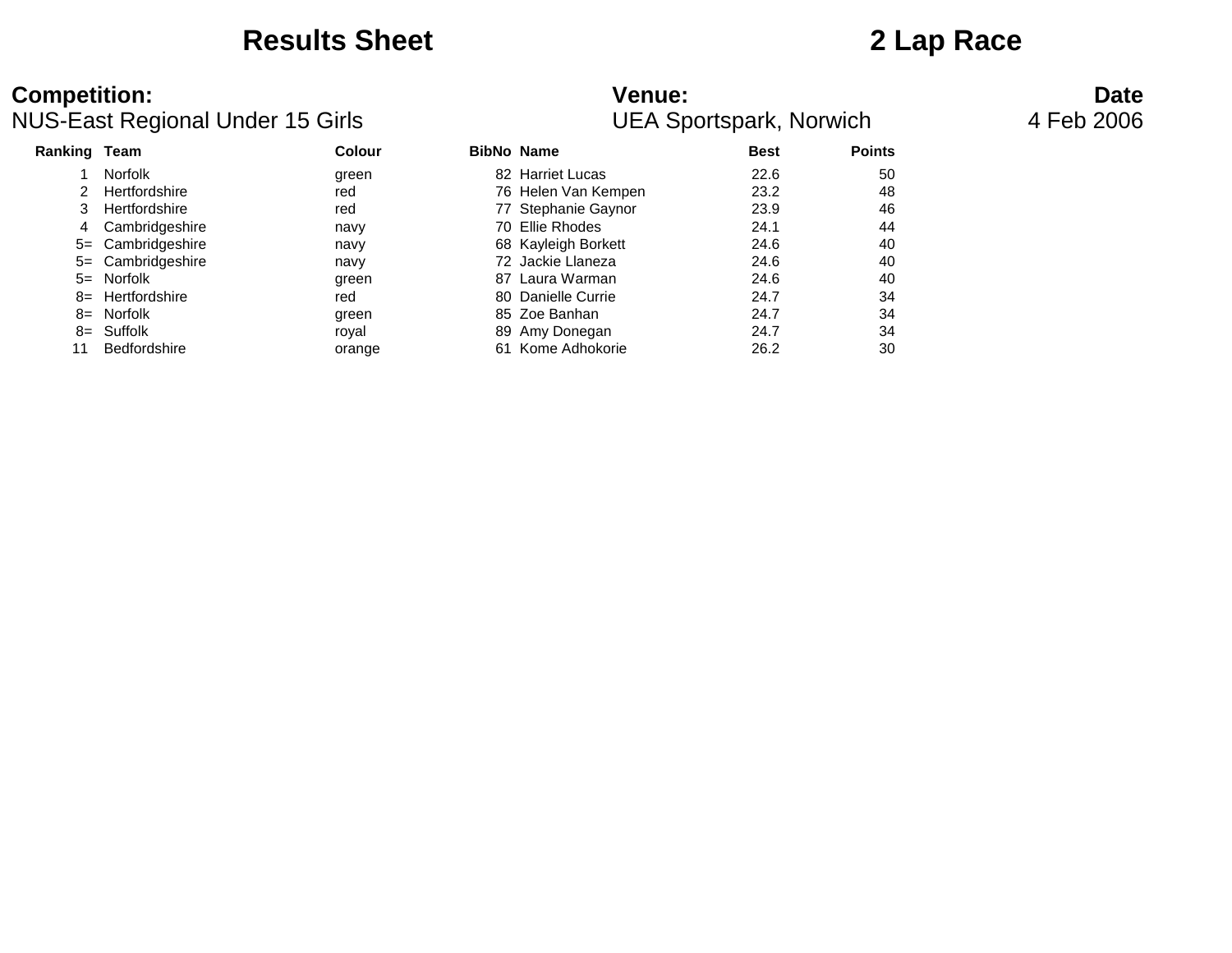## **Results Sheet 4 Lap Race**

| <b>Ranking Team</b> |                   | <b>Colour</b> | <b>BibNo Name</b>   | <b>Best</b> | <b>Points</b> |
|---------------------|-------------------|---------------|---------------------|-------------|---------------|
|                     | <b>Norfolk</b>    | green         | 84 Carly Brown      | 50.0        | 50            |
|                     | 2= Cambridgeshire | navy          | 69 Daniella McGrory | 50.6        | 47            |
|                     | 2= Hertfordshire  | red           | 78 Laura Wake       | 50.6        | 47            |
| 4                   | Norfolk           | green         | 83 Lauren Brown     | 50.9        | 44            |
| 5.                  | Hertfordshire     | red           | 75 Bunmi Awokoya    | 51.3        | 42            |
| 6.                  | Hertfordshire     | red           | 79 Katie Grehan     | 51.4        | 40            |
|                     | <b>Norfolk</b>    | green         | 86 Mimi Denmark     | 52.6        | 38            |
| 8                   | Cambridgeshire    | navy          | 73 Tara Mnisko      | 53.9        | 36            |
|                     | Cambridgeshire    | navy          | 74 Yasmin Collins   | 58.8        | 34            |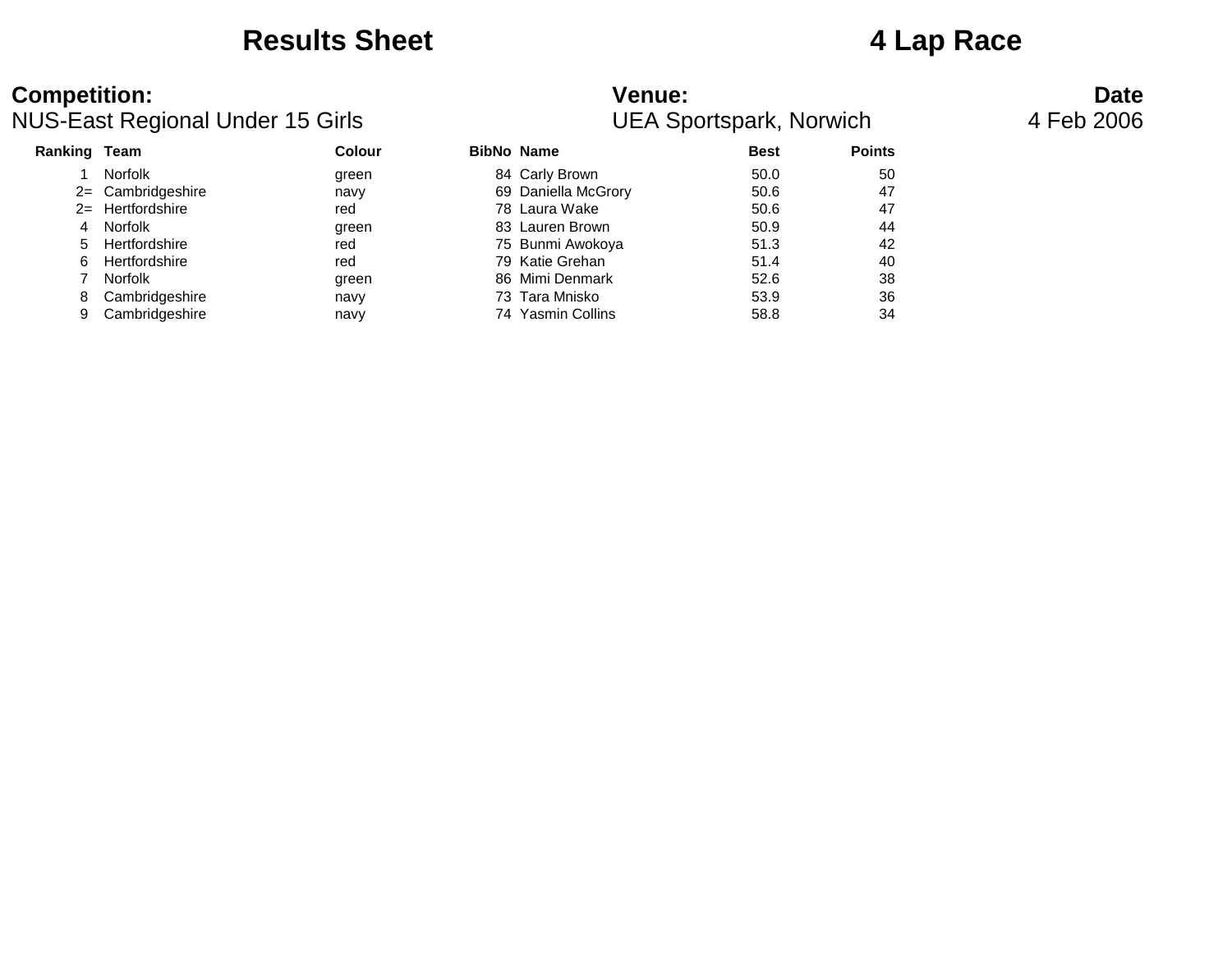## **Event Official Results Sheet 8 Lap Paarlauf**

| <b>Competition:</b>      |    | NUS-East Regional Under 15 Girls |        | <b>Venue:</b><br>UEA Sportspark, Norwich |       | <b>Date</b><br>4 Feb 2006 |               |  |
|--------------------------|----|----------------------------------|--------|------------------------------------------|-------|---------------------------|---------------|--|
| <b>Ranking Code Team</b> |    |                                  | Colour | Heat                                     | Final | <b>Performance</b>        | <b>Points</b> |  |
|                          | 04 | Norfolk                          | green  | 1:37.8                                   | 0.0   | 1:37.8                    | 70            |  |
|                          | 03 | Hertfordshire                    | red    | 1:40.8                                   | 0.0   | 1:40.8                    | 60            |  |
|                          | 02 | Cambridgeshire                   | navy   | 1:41.5                                   | 0.0   | 1:41.5                    | 50            |  |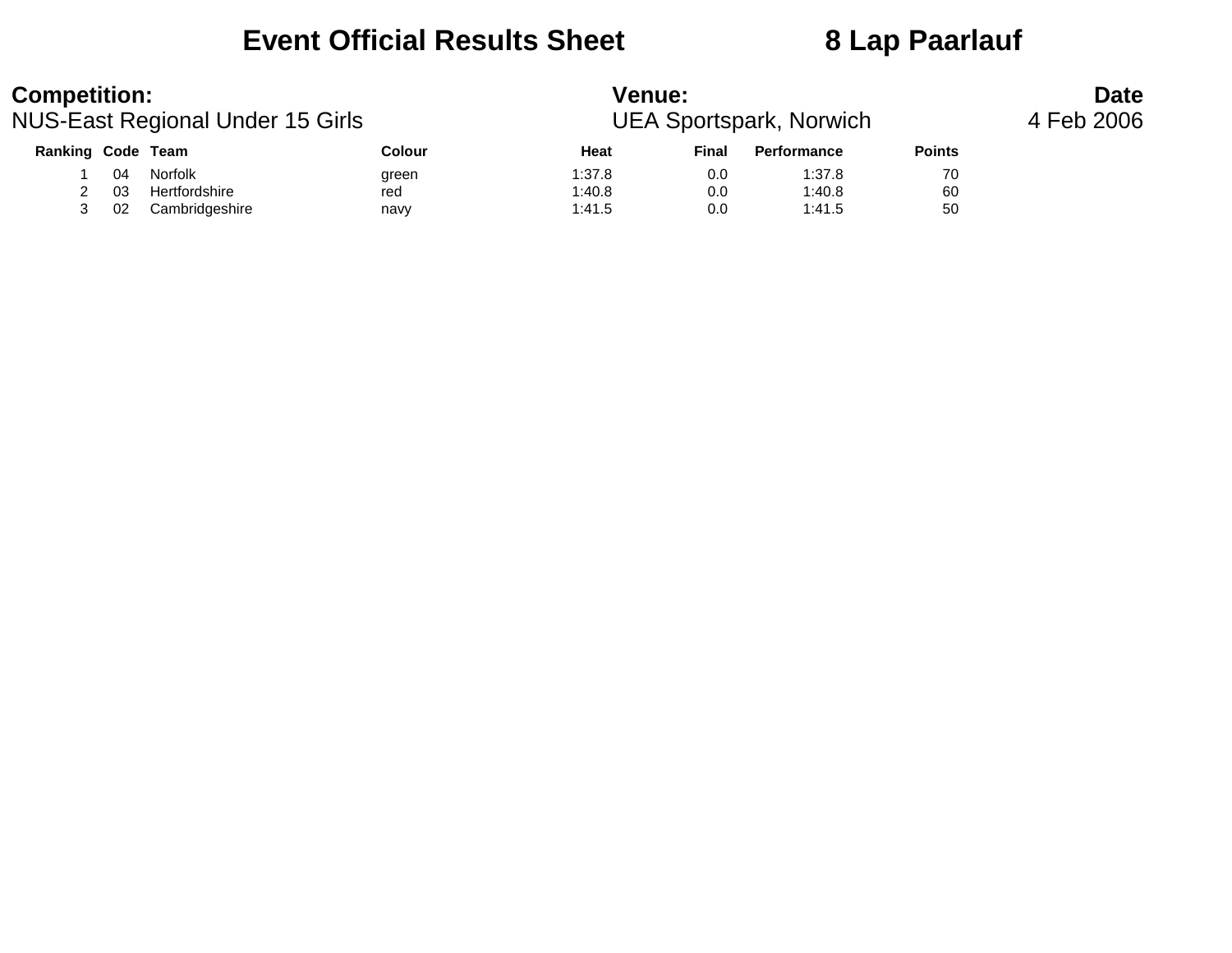## **Event Official Results Sheet 4 x 2 Lap Relay**

| <b>Competition:</b> |    | NUS-East Regional Under 15 Girls |        | <b>Venue:</b> |       | UEA Sportspark, Norwich |               | <b>Date</b><br>4 Feb 2006 |
|---------------------|----|----------------------------------|--------|---------------|-------|-------------------------|---------------|---------------------------|
| Ranking Code Team   |    |                                  | Colour | Heat          | Final | <b>Performance</b>      | <b>Points</b> |                           |
|                     | 03 | Hertfordshire                    | red    | 1:32.3        | 0.0   | 1:32.3                  | 70            |                           |
|                     | 04 | Norfolk                          | green  | 1:36.0        | 0.0   | 1:36.0                  | 60            |                           |
|                     | 02 | Cambridgeshire                   | navy   | 1:39.1        | 0.0   | 1:39.1                  | 50            |                           |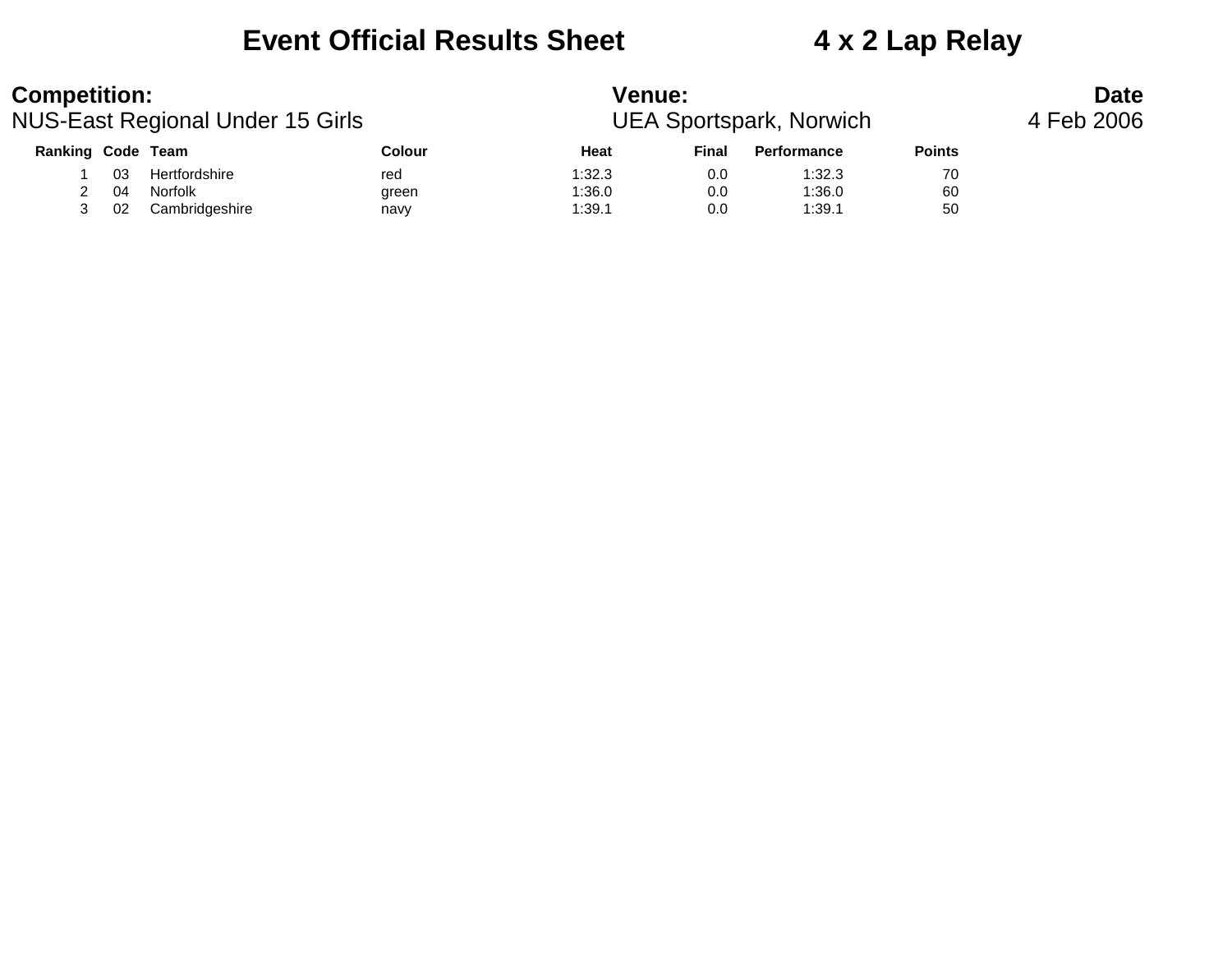## **Results Sheet Shot**

| Ranking | Team              | Colour | <b>BibNo Name</b>   | <b>Best</b> | <b>Points</b> |
|---------|-------------------|--------|---------------------|-------------|---------------|
|         | Hertfordshire     | red    | 75 Bunmi Awokoya    | 10.31       | 50            |
|         | Hertfordshire     | red    | 78 Laura Wake       | 9.10        | 48            |
|         | 3= Cambridgeshire | navy   | 70 Ellie Rhodes     | 8.39        | 45            |
|         | 3= Hertfordshire  | red    | 79 Katie Grehan     | 8.39        | 45            |
|         | 5 Cambridgeshire  | navy   | 69 Daniella McGrory | 8.06        | 42            |
| 6.      | Cambridgeshire    | navy   | 74 Yasmin Collins   | 7.72        | 40            |
|         | Norfolk           | green  | 87 Laura Warman     | 6.89        | 38            |
| 8       | Norfolk           | green  | 83 Lauren Brown     | 6.66        | 36            |
|         | <b>Norfolk</b>    | green  | 82 Harriet Lucas    | 5.61        | 34            |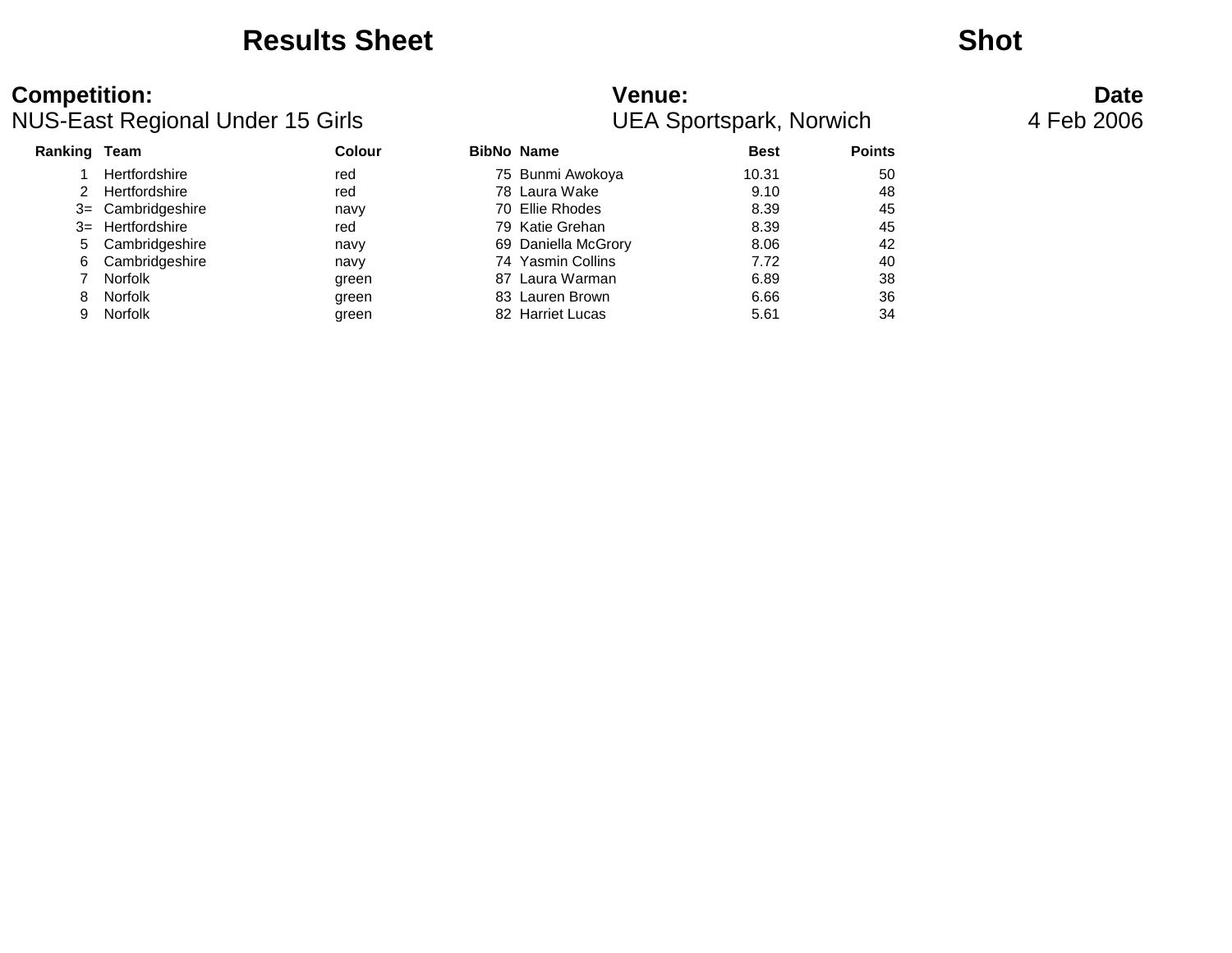## **Results Sheet <b>Speed Bounce Speed Bounce**

# **Competition:** Date

### NUS-East Regional Under 15 Girls **NUS-East Regional Under 15 Girls Number 15 Girls** 2006 **Ranking Team Colour BibNo Name Total Points** 1 Norfolk 67 September 1986 Mimi Denmark 1 Norfolk 87 So 2 Hertfordshire **120 Fertfordshire** red 76 Helen Van Kempen 84 **84** 47 2= Norfolk green 84 Carly Brown 84 47 4 Cambridgeshire navy 68 Kayleigh Borkett 77 44

5= Cambridgeshire navy 72 Jackie Llaneza 76 41 5= Hertfordshire red 80 Danielle Currie 76 41 7= Hertfordshire red 77 Stephanie Gaynor 74 37 7= Suffolk 7 and 137 and 137 and 137 and 137 and 137 and 137 and 137 and 137 and 137 and 137 and 137 9= Bedfordshire orange 61 Kome Adhokorie 71 33 9 = Norfolk 633 are en contracted by the green contracted by the SO Zoe Banhan 634 and 71 and 33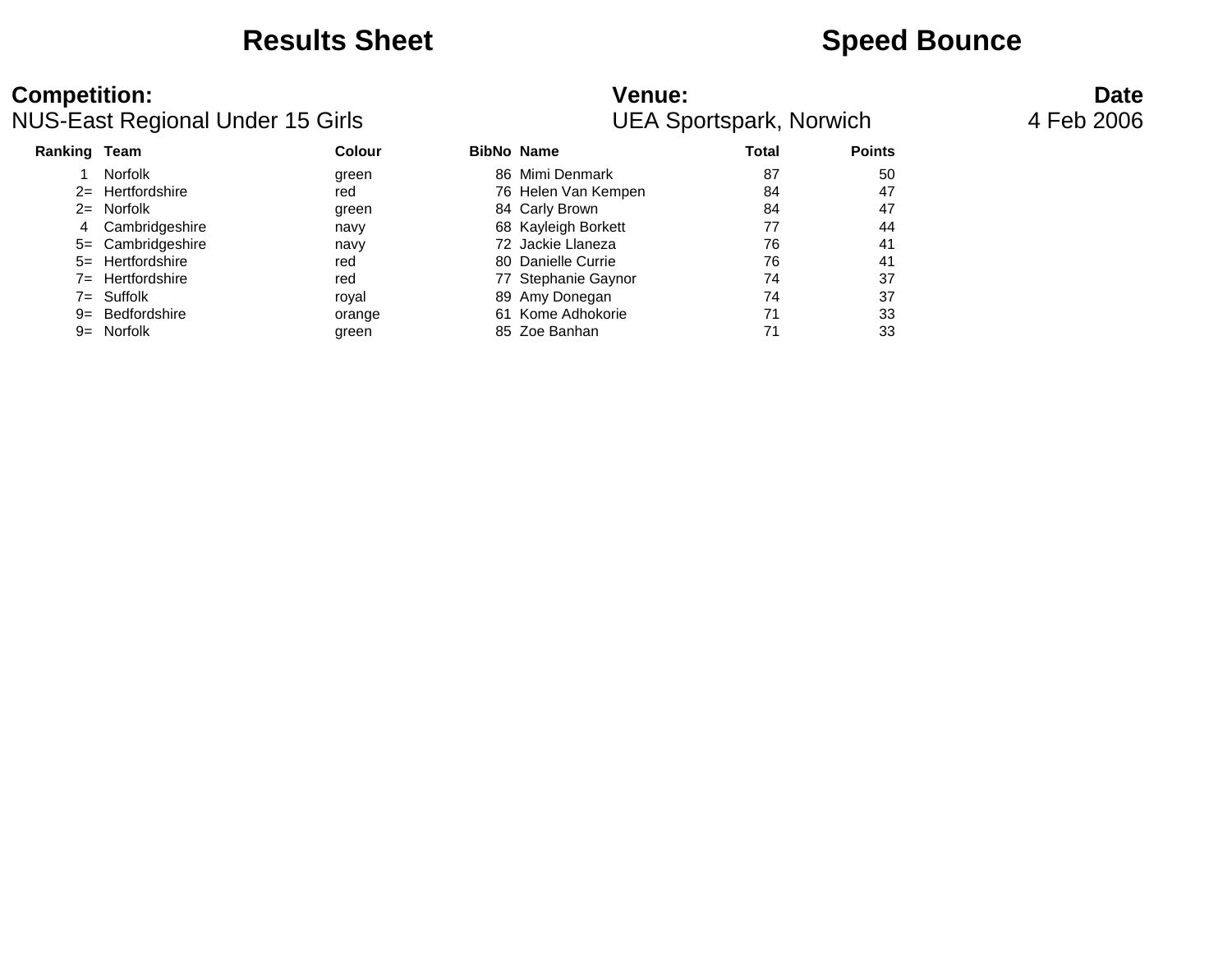## **Results Sheet Standing Long Jump**

### **Competition: Date**<br> **NUS-East Regional Under 15 Girls Date**<br> **Date** UEA Sportspark, Norwich 4 Feb 2006 NUS-East Regional Under 15 Girls

| Ranking Team |                   | Colour | <b>BibNo Name</b> |                     | <b>Best</b> | <b>Points</b> |
|--------------|-------------------|--------|-------------------|---------------------|-------------|---------------|
|              | Hertfordshire     | red    |                   | 77 Stephanie Gaynor | 2.36        | 50            |
|              | Norfolk           | green  |                   | 82 Harriet Lucas    | 2.35        | 48            |
| 3            | Norfolk           | green  |                   | 83 Lauren Brown     | 2.24        | 46            |
| 4            | Hertfordshire     | red    |                   | 80 Danielle Currie  | 2.23        | 44            |
|              | 5 Cambridgeshire  | navy   |                   | 72 Jackie Llaneza   | 2.22        | 42            |
|              | 6= Cambridgeshire | navy   |                   | 70 Ellie Rhodes     | 2.18        | 39            |
|              | 6= Hertfordshire  | red    |                   | 79 Katie Grehan     | 2.18        | 39            |
| 8            | Norfolk           | green  |                   | 86 Mimi Denmark     | 2.04        | 36            |
| 9            | Cambridgeshire    | navy   |                   | 68 Kayleigh Borkett | 1.75        | 34            |